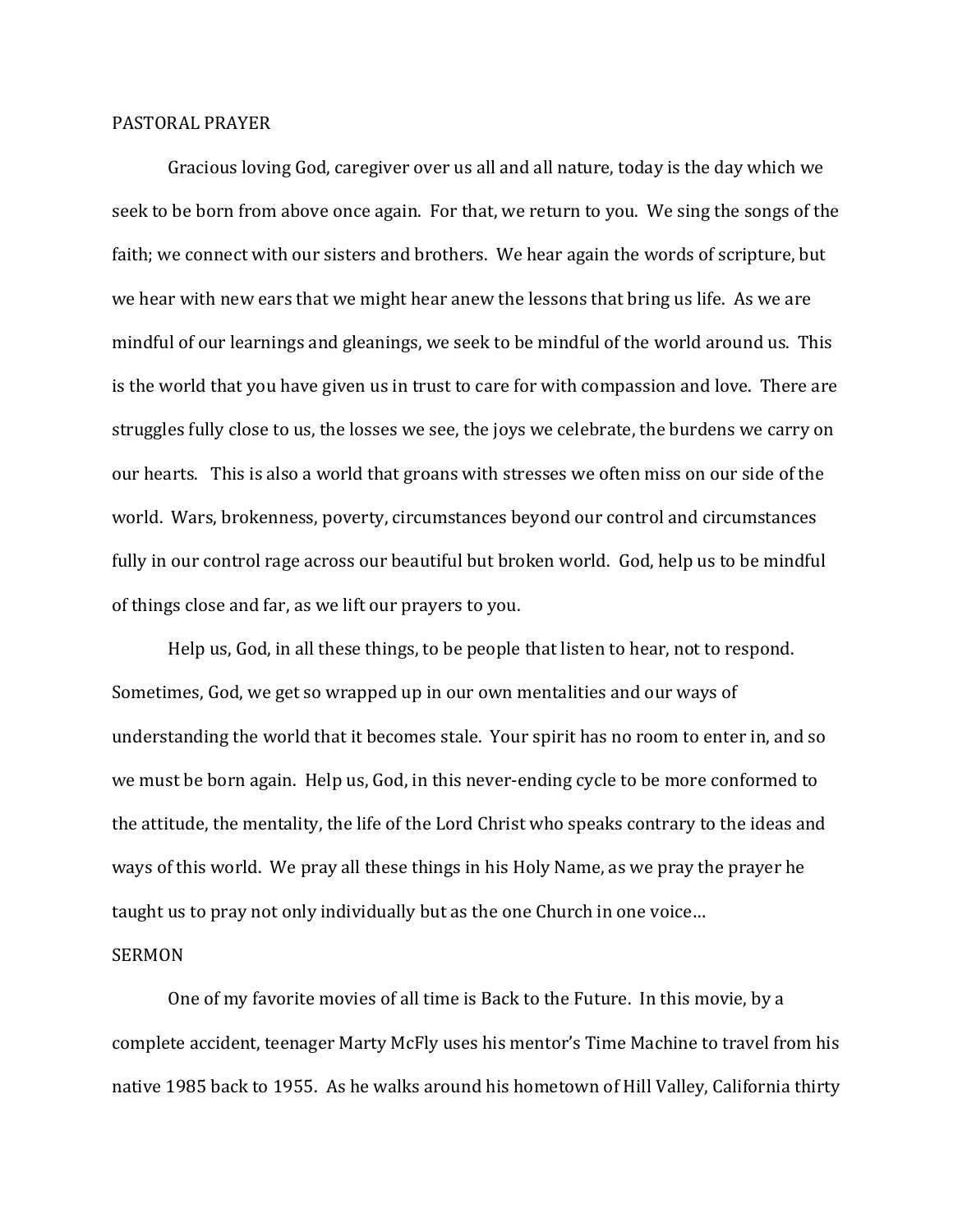years prior, he runs into a diner, totally dismayed by the world around him. The issues begin when the people in the diner poke fun at his clothing, completely inappropriate for the period. The man behind the counter soon insists he order something, so Marty starts a conversation. "Give me a Tab," Marty says. "Tab? I can't give you a Tab unless you order something." Here's the first miscommunication at work. Marty wants a drink from his native 1985 named "Tab," but the man behind the counter thinks that Marty wants to start a tally of what he's ordered to be paid later. They've already missed each other. "Give me a Pepsi Free," says Marty. He wants a sugar free cola. "If you want a Pepsi, pal, you gotta pay for it!" The man behind the counter hears this young man asking for something without cost. They eventually end the conversation when Marty asks for something without sugar, and the man gives him a cup of coffee. Their issues in communication still were not solved, and both walk away frustrated.

You wonder why they had such a bad problem communicating. After all, they're both speaking the same English language with the same words, but the communication absolutely fails. Where the communication breaks down is not in the language but the concepts. They are thirty years apart in how they discuss the same words, so the meanings have such a wide gap in between them, they are lost in translation. It happens to us too. I could make an allusion to the Bay of Pigs, but if you have no idea what happened and when, you'll miss the reference. On the other hand, if you turn on a late night show and hear the monologue and aren't up with today's news, you're not going to get the joke. Certain ideas and conversations need agreed upon definitions to be able to have a conversation. With that in mind, just think of how much time separates us from Jesus and the words of scripture. If we just take scripture without looking at the statements and the concepts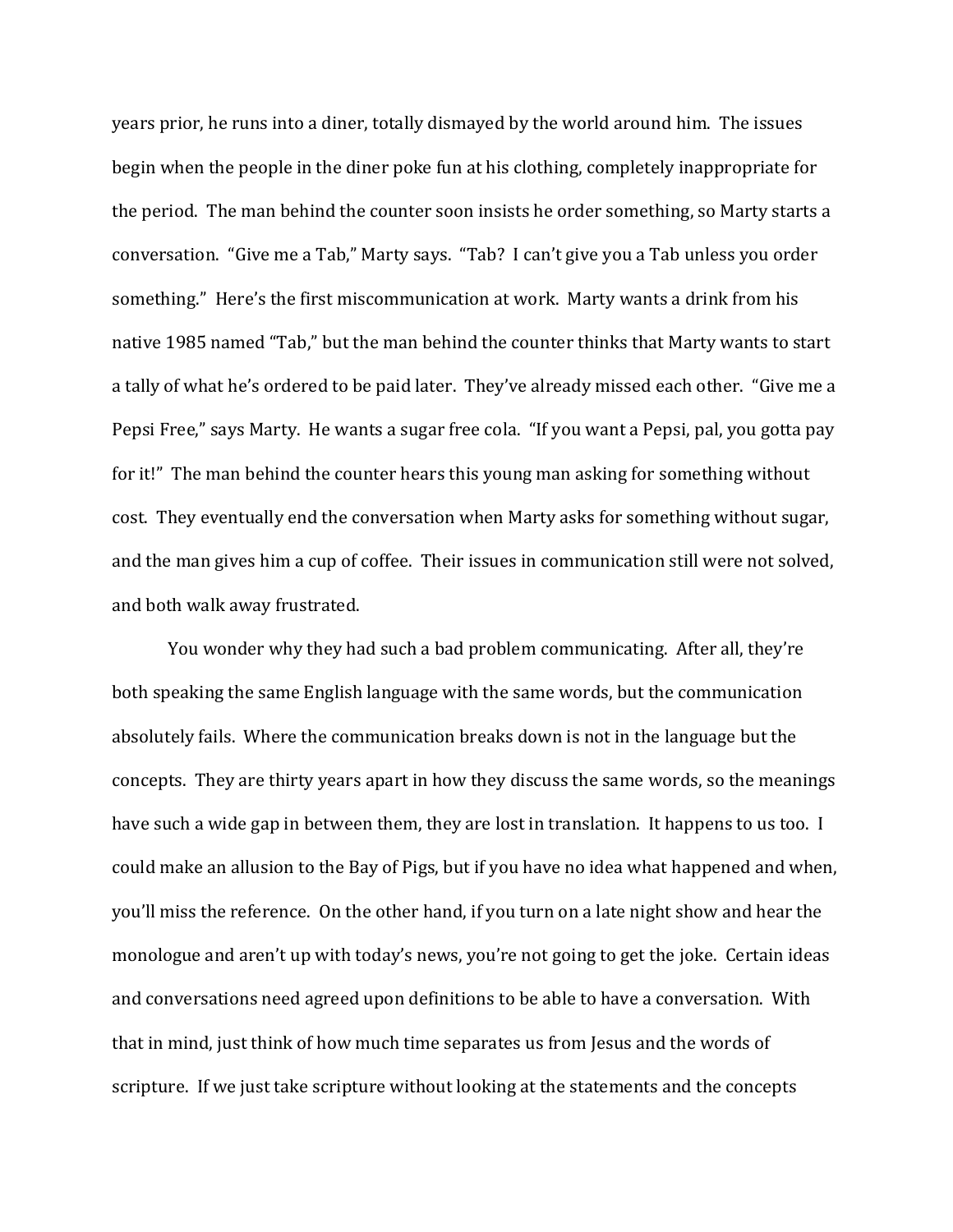deeply, ruminating on them, deciphering what Jesus meant and what Jesus means for today, then we can be having the same conversation with scripture as Marty McFly has with the man behind the counter. We will not be going very far because we are tripping on our own understandings. That's just like our reading. In our scripture today, Jesus and Nicodemus are using the same words, speaking the same language, but the ideas are not connecting. They are talking over each other, but when we step back we can find where the communication broke down and how we can avoid the same pitfalls. Let's find where there was one big miscommunication and avoid that problem for us as we look at the scripture, how we can live in the same area of miscommunication, and avoid it as we seek to live our lives faithfully for the Lord Jesus.

 Nicodemus is not your regular Pharisee. Unlike the common Pharisee of scripture, this Pharisee has an open mind and is willing to hear out Jesus' wisdom. He heard truth in the teachings of Jesus and comes to see him in the middle of the night to avoid prying eyes. Jesus receives him. "Rabbi," he says, "we know that you are a teacher who has come from God; for no one can do these signs that you do apart from the presence of God." Jesus' response is teaching and lays the groundwork for their conversation to come: "Very truly, I tell you, no one can see the kingdom of God without being born from above." Nicodemus doesn't get it. He stuck in the literal, so he cannot comprehend what Jesus is saying. How can you go back into your mother's womb and come out again? It just doesn't make sense! Jesus tries to take him down the correct path, indicating that this new birth comes from water and the Spirit. "What is born of flesh is flesh; what is born of Spirit is Spirit." Jesus speaks of a new kind of birth, a birth that brings humanity into contact with God in a new way. Indeed, the theme, the entire focus of the Book of John is presenting Christ as the way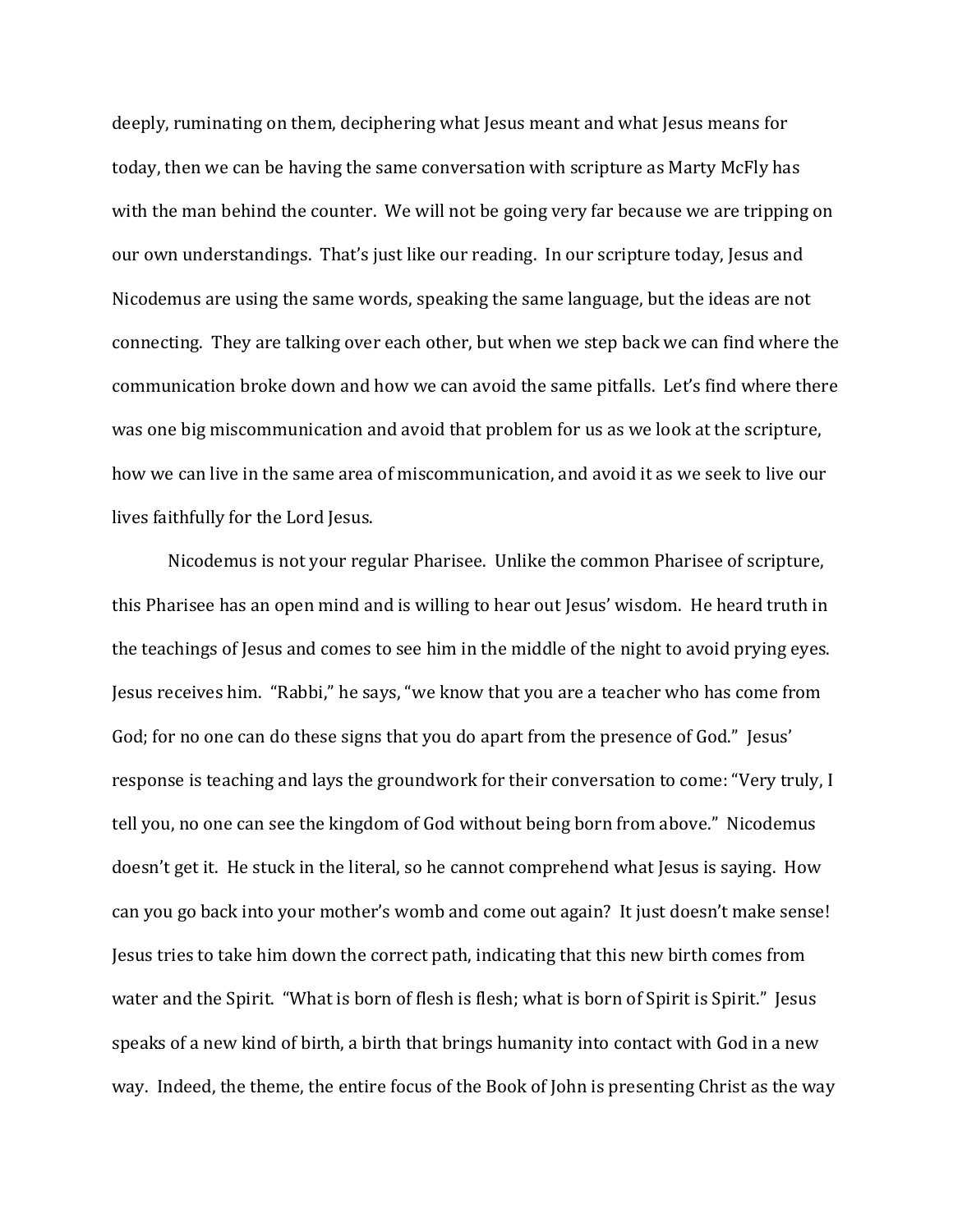that we come to be in connection with God. Christ is the example of what it means to be in relationship with God, which is how we dispel sin. Christ is showing how the game is changed. Nicodemus' attitude is simply "tell me what to do!" Jesus' attitude is, "Let me show you how to be." Those are opposite mindsets, hence why we have the problem of miscommunicating.

 Our world is full of miscommunications, and we just start with English. One word in English can have five or more meanings just depending on the context. "R-O-W" can mean both the way we move a boat or can be a huge fight. "R-E-A-D" can be the present or the past tense verb of consuming the text of a book.And that's saying nothing about other languages. In some other languages, just changing the tone of a word can dramatically change its meaning. But, like with Marty McFly in the diner, it may not be just the words that are a problem for us; it's the ideas we have behind them. That's what's going on here. We can easily look down upon Nicodemus for his lack of awareness in Jesus' teaching. The truth is, though, we are just as vulnerable as he to hearing well. We can have the same miscommunication today when we look at scripture, and we can come to the text of scripture assuming what we will hear and understand. People hear Jesus' quote: "Very truly, I tell you, no one can see the kingdom of God without being born from above," and they easily can turn it on its head with the concepts we already have in mind, not always letting it fully speak for itself. "No one can go to heaven unless they are born again," is the first idea that naturally comes to mind. Indeed, those two words "born again" have been talked about time and time again as a requirement for following Jesus. Like Nicodemus, we can easily take these ideas at their first glance without look deeper at the words and ideas that Jesus puts forth. How does that actually work out in the Christian walk? It's not that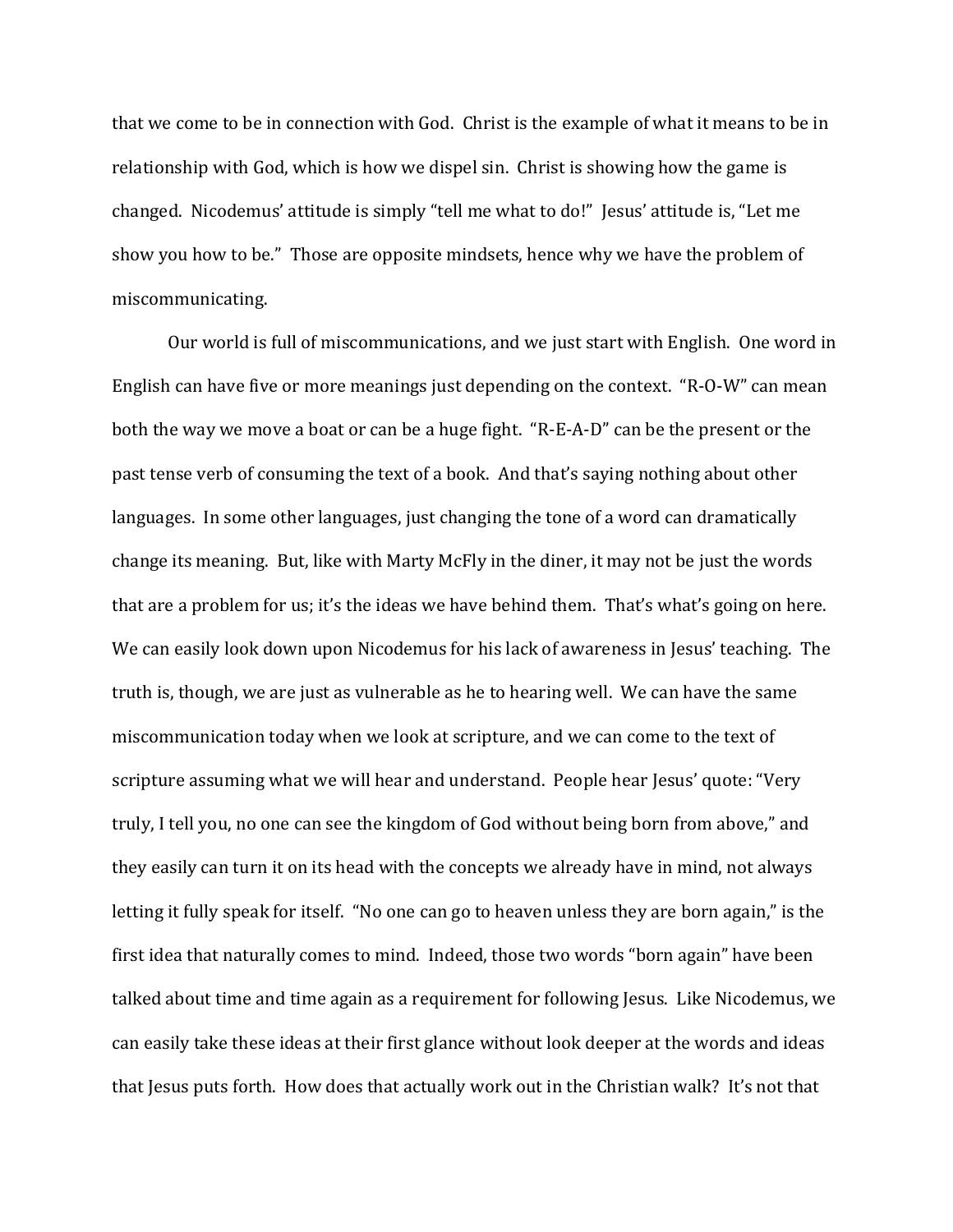simple. As a result, I would nuance this conversation greatly beyond its simple understanding. When we put this conversation in the greater context of the Book of John and the words and ideas used throughout scripture, we find that Jesus is giving us a pathway to faithfulness and not a checklist. Like so many things in life, being "born from above" by necessity needs to happen over and over again.

With that in mind, being "Born again" is not a one-time event. When we think that way, we fall into the literalism of Nicodemus. Christians will ask one another, "have you been born again?" as if it is a mark to check off a list. But the Christian life is never a simple checklist; it's a way of life, and usually never all in a straight line. Sometimes we have to be reminded of the same lessons time and time again, and that requires another "birth from above." Jesus is not commanding us to do one thing; Jesus is calling us into a different way of seeing and more than once. "Very truly, I tell you, no one can see the kingdom of God without being born from above." Like God, the Kingdom of God is not just far off but very present and among us. Being "born again" is just as much about working in the current reality of the Kingdom of God as in its distant future.

 Think about how we live everyday life. We learn lessons, but sometimes, we need to be taught more than once. Sometimes we need to be figuratively "hit over the head" for those lessons to start sinking in. Nothing in life seems to be a one-and-done, "I perfected the lesson." Does that apply to any of you? I'm sure it does. So, you may have felt that amazing but challenging feeling of being "born again," but you must be born again, and again, and again because very few things in this life are "one and done." I remember my traditional "born again" moment on the night of Friday, April 13, 2001. It was Good Friday. It was the time when I fully connected with God for the first time and began to see the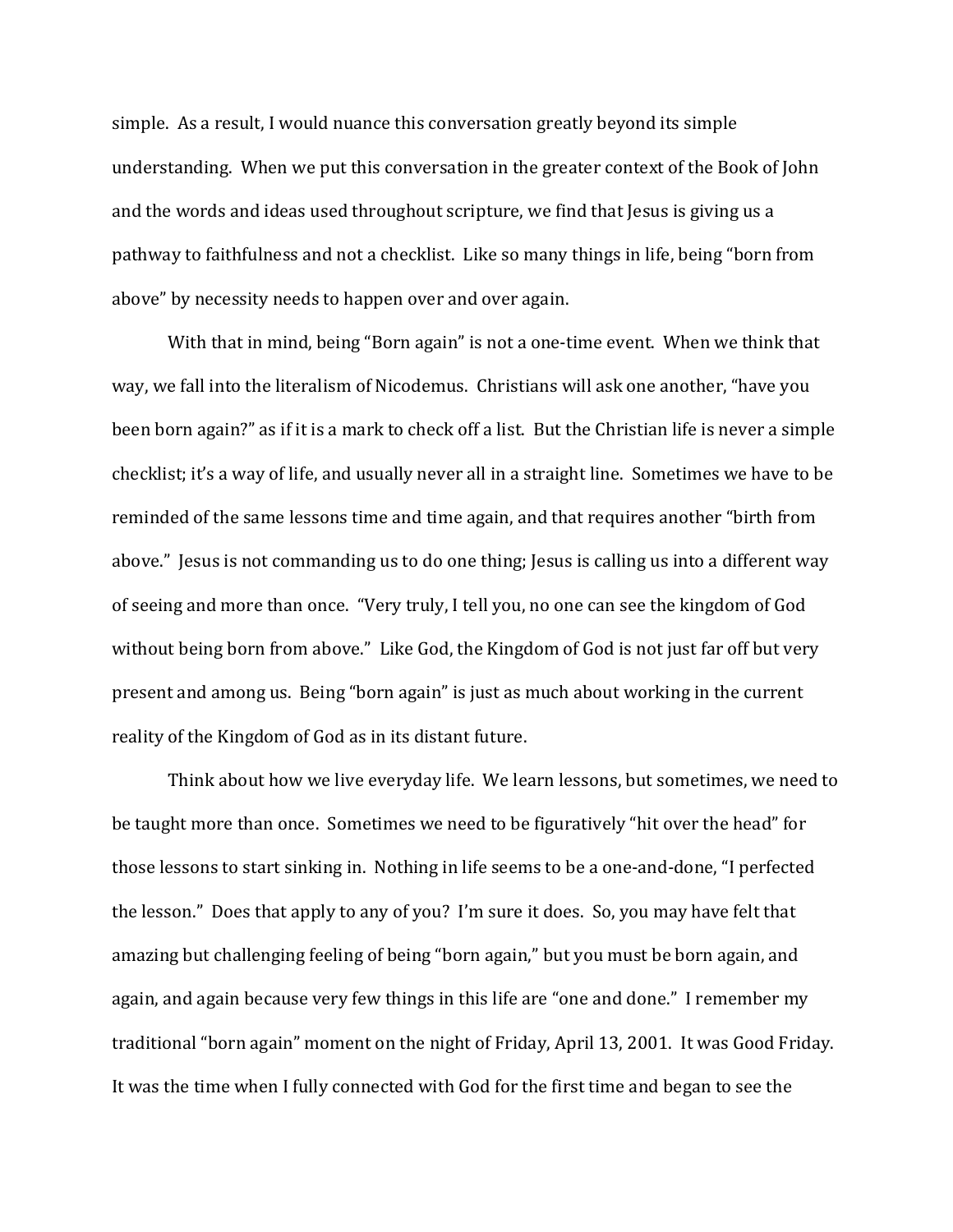world around me in an entirely new way. But I wasn't made perfect in that moment. I'm still waiting for that to take place. I look back throughout my Christian journey and notice that I had to be "born from above" many times. I see where I needed to be reoriented toward God once again and to look at the world through that vision once again. I needed to see how the Kingdom of God was working in this world and how to be apart of its work again. But I'm not alone. Think about the Apostle Peter. He was an absolute fool in the Gospels. He even denied Jesus three times, but then he became one of the most eloquent and powerful disciples of the early church. He didn't need just one "born again" moment; he needed many because we can easily get off track and caught in our own issues. The Apostle Paul began as the Pharisee Saul, the greatest persecutor of the early church. He had a momentous "born again" moment, but even after that, he tells in scripture how he continued to struggle with many aspects of his life. It was not one "born again" moment but many that we need as human people. If these apostles, disciples, people who knew the words of Jesus directly can't get it right the first time, what kind of hope do we have? If one of you is perfect out there, I'd sure like to know about it, 'cause I could learn a thing or two. But let's face it, none of us is, and we need to recapture the vision of God, the ways of God, the right ways to live. We change and we often forget lessons we learned before, so we must be born again and again and again from above to reconnect ourselves to faithfulness. After all, Jesus' message was not about "what I should do" but "how I should be," in the tough times and the times where things are easy.

 "Very truly, I tell you, no one can see the kingdom of God without being born from above." It sounds like an easy formula from the way that we have easily looked at it, but like the conversation with Jesus and Nicodemus, communication is often more than looking